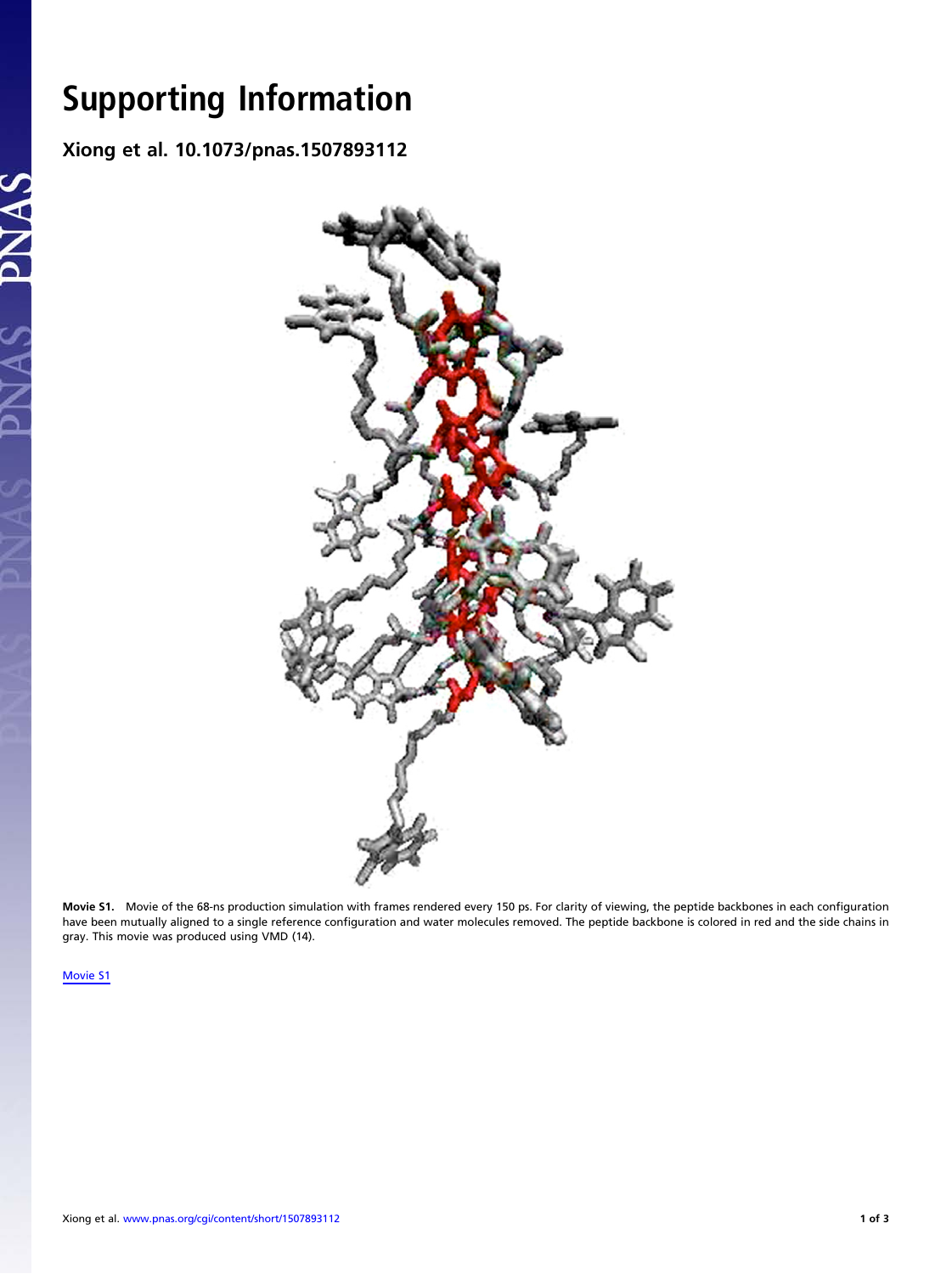

**Movie S2.** A 360° rotation around a representative peptide configuration. For clarity of viewing, the water molecules have been removed and the backbone<br>and side chains colored in red and gray, respectively. This movie

[Movie S2](http://movie-usa.glencoesoftware.com/video/10.1073/pnas.1507893112/video-2)